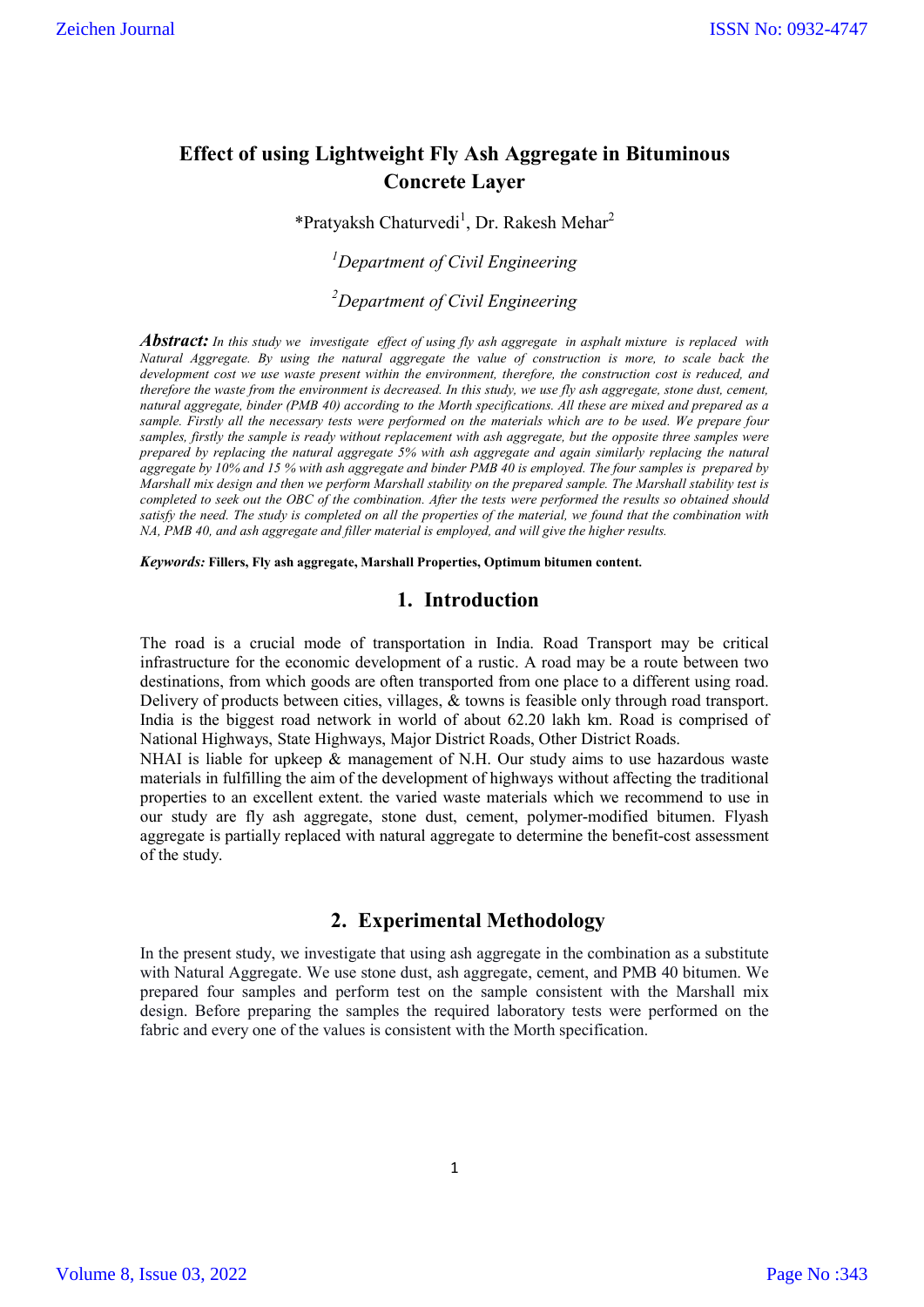### **2.1 Materials:**

- **2.1.1 Aggregate:** Course aggregates are the aggregates whose particles retain on a 4.75mm sieve. It is made of rock quarried from ground deposit. Coarse aggregate is hard, cleaned and should be well shaped. It is free from friable matter or dust.
- **2.1.2 Fillers:** Mineral extender contain finely divided mineral matter similar as gemstone dust, sediment dust, Portland cement, fly ash, and other suitable mineral stuff. Mineral extender should poses 100 pc of the grain of sand passing 0.60 mm, 95 to at least one hundred pc pass from 0.30 mm, and 70 % passing 0.075 mm.
- **2.1.3 Fly Ash Aggregate**: It is a pozzolana waste material; it is produced by a byproduct of the thermal power plant by burning pulverized coal. These aggregate posses unique characteristics that make them suitable for high strength & performance concrete. Concrete produced using these aggregate is approx 20% lighter  $\&$  at the same time 18% more strong than normal weight aggregate.
- **2.1.4 Bitumen:** Polymer modified bitumen is bitumen made with a combination of polymer materials. It made with a combination of bitumen with a styrenebutadiene-styrene (SBS) copolymer.PMB possesses less temperature sensitivity than plain bitumen. The properties of PMB include improvement of strength, cohesiveness, and resistance to fatigue and deformation*.*

#### **2.2 Marshall Test:**

It is a simple and low-cost laboratory test method adoptive in utmost parts of the world for the design and evaluation of bituminous mix (Kar et al., 2014). In this study also, the same test method has been adoptive to determine optimum bitumen content (OBC) for four different bituminous blend combinations. As per this, the OBC corresponds to the normal of bitumen contents at maximum Marshall Stability, maximum unit weight, and % air voids. This test is also used to estimate the different mixtures and the parameters considered are stability, inflow value, unit weight, air voids, voids in mineral aggregates, voids filled with bitumen, and Marshall Quotient. The bituminous composites were prepared according to MORTH specifications (2013). Firstly all the necessary tests were performed on the material which is to be used and then the sample was prepared according to Marshall mix design. The test performed on aggregate and results are shown in table 1 similarly test performed on bitumen and result is shown in table 2. The samples are prepared and testing of samples is shown in figure 1.





**Figure1. Marshall Stability Test**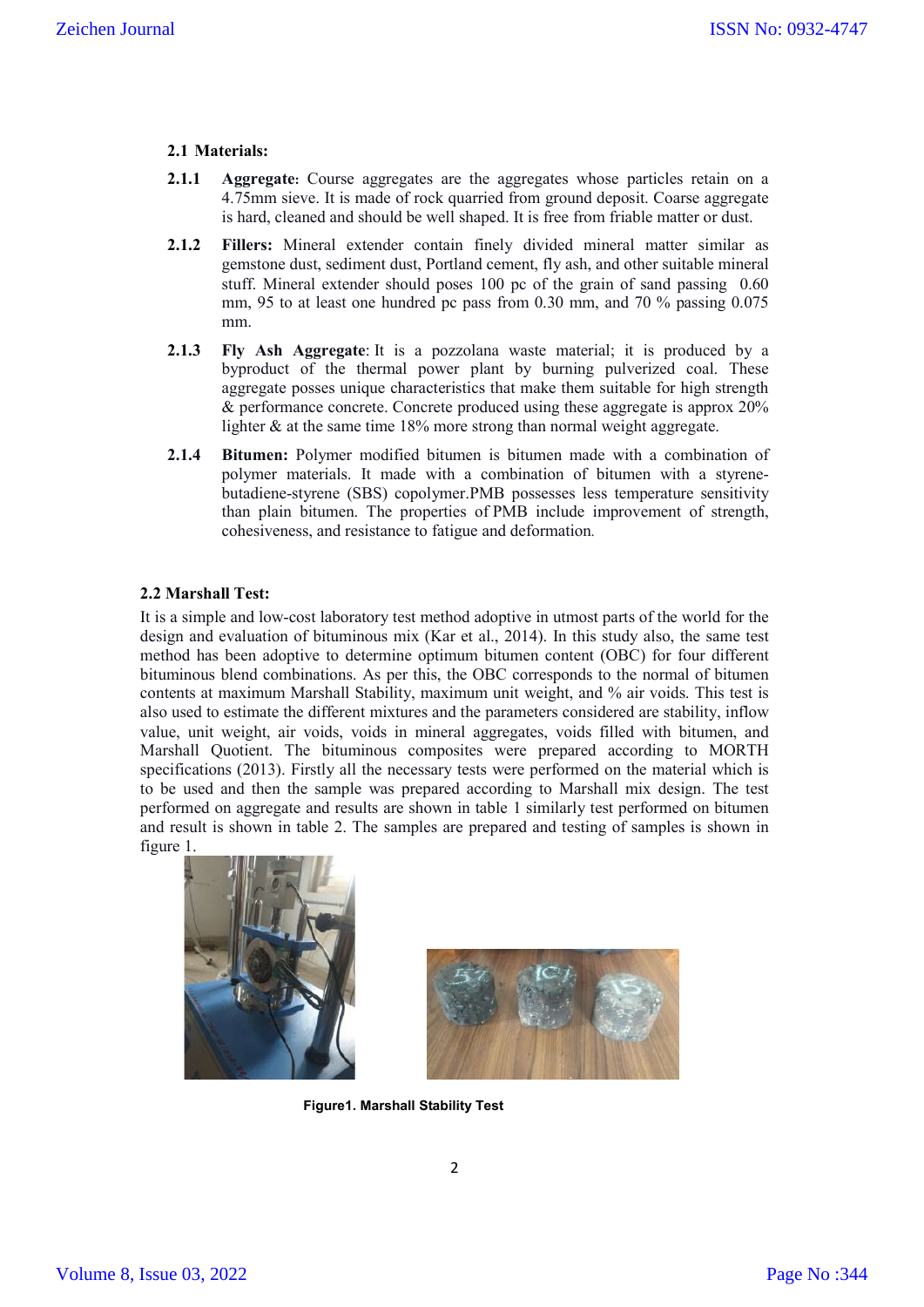| <b>Properties</b>                        | <b>Test</b><br>Method | <b>Natural</b><br>Aggregate | Fly<br>ash<br>Aggregate | Morth<br>Specification<br>(2013) |
|------------------------------------------|-----------------------|-----------------------------|-------------------------|----------------------------------|
|                                          | IS:2386               |                             |                         |                                  |
| <b>Aggregate Impact Value</b>            | (IV)                  | $16.23\%$                   | 35.22%                  | Max $24\%$                       |
|                                          | IS:                   |                             |                         |                                  |
| <b>Los Angeles Abrasion Value</b>        | $2386$ (IV)           | 18.50%                      | 39.53%                  | Max $30\%$                       |
|                                          | IS:2386               |                             |                         |                                  |
| <b>Water Absorption Value</b>            | ΊII)                  | $1\%$                       | 10.15%                  | Max $2\%$                        |
|                                          | IS:2386               |                             |                         |                                  |
| <b>Specific Gravity</b>                  | (III)                 | 2.8                         | 2.2                     | $2.5 - 3.0$                      |
| <b>Combined Flakiness and Elongation</b> | IS:2386               |                             |                         |                                  |
| <b>Index</b>                             | (1)                   | 28.23%                      |                         | Max $35%$                        |

### **Table 1. Physical Properties of Aggregate used in BC**

### **Table 2. Physical Properties of Bitumen used in BC**

| <b>Properties</b>                   | <b>Test Method</b> | <b>PMB-40</b><br><b>Results</b> | <b>MORTH</b><br>&<br>specification (2013) |  |
|-------------------------------------|--------------------|---------------------------------|-------------------------------------------|--|
| Penetration (100 gram, 5second      |                    |                                 |                                           |  |
| at $25^{\circ}$ C)                  | IS 1203            | 40                              | $30 - 50$                                 |  |
| Softening Point °C (Ring and Ball   |                    |                                 |                                           |  |
| Apparatus)                          | IS 1205            | 70                              | 60                                        |  |
| Ductility at 27 °C (5cm/ minute     |                    |                                 |                                           |  |
| pull), cm                           | IS 1208            | 63                              | 50                                        |  |
| Viscosity at 150 °C, Poise          | IS 1206 (Part 2)   | 7                               | $5 - 9$                                   |  |
| Flashpoint, <sup>o</sup> C, minimum | IS 1209            | 240                             | 220                                       |  |
| Fire point, <sup>o</sup> C, minimum | IS 1209            | 250                             | 247                                       |  |

After performing the Marshall stability test the values so obtained is tabulated in Table 3 and the graphs are also plotted for the obtained values.

## **Table 3. Properties of BC Mix using NA**

| S.No.                   | <b>Property Tested</b>             | <b>Bitumen Content by weight of Aggregate</b> |       |      |       |       |  |
|-------------------------|------------------------------------|-----------------------------------------------|-------|------|-------|-------|--|
|                         |                                    | 4.6                                           | 5     | 5.4  | 5.8   | 6.2   |  |
|                         | <b>Marshall Stability (KN)</b>     | 12.2                                          | 13.25 | 12.5 | 11.34 | 11.1  |  |
|                         | Flow value (mm)                    | 3.1                                           | 3.25  | 3.5  | 3.7   | 4.1   |  |
| 3                       | Unit Weight (g/cc)                 | 2.3                                           | 2.38  | 2.36 | 2.35  | 2.33  |  |
| $\overline{\mathbf{4}}$ | Volume of void, Vv (%)             | 3.6                                           | 3.9   | 4.1  | 4.35  | 4.54  |  |
| 5                       | Void in Mineral Aggregate, VMA (%) | 14.3                                          | 13.25 | 14.5 | 15.5  | 16.45 |  |
| 6                       | Void filled with Bitumen, VFB (%)  | 70.1                                          | 74.25 | 76.3 | 77.2  | 78.1  |  |
|                         | <b>Marshall Quotient(KN/mm)</b>    | 4.15                                          | 4.1   | 3.5  | 3.2   | 3     |  |

Now we took the mean values from the Table 3 and plotted the graphs. Graphs are plotted between percentage of bitumen content and the following parameters: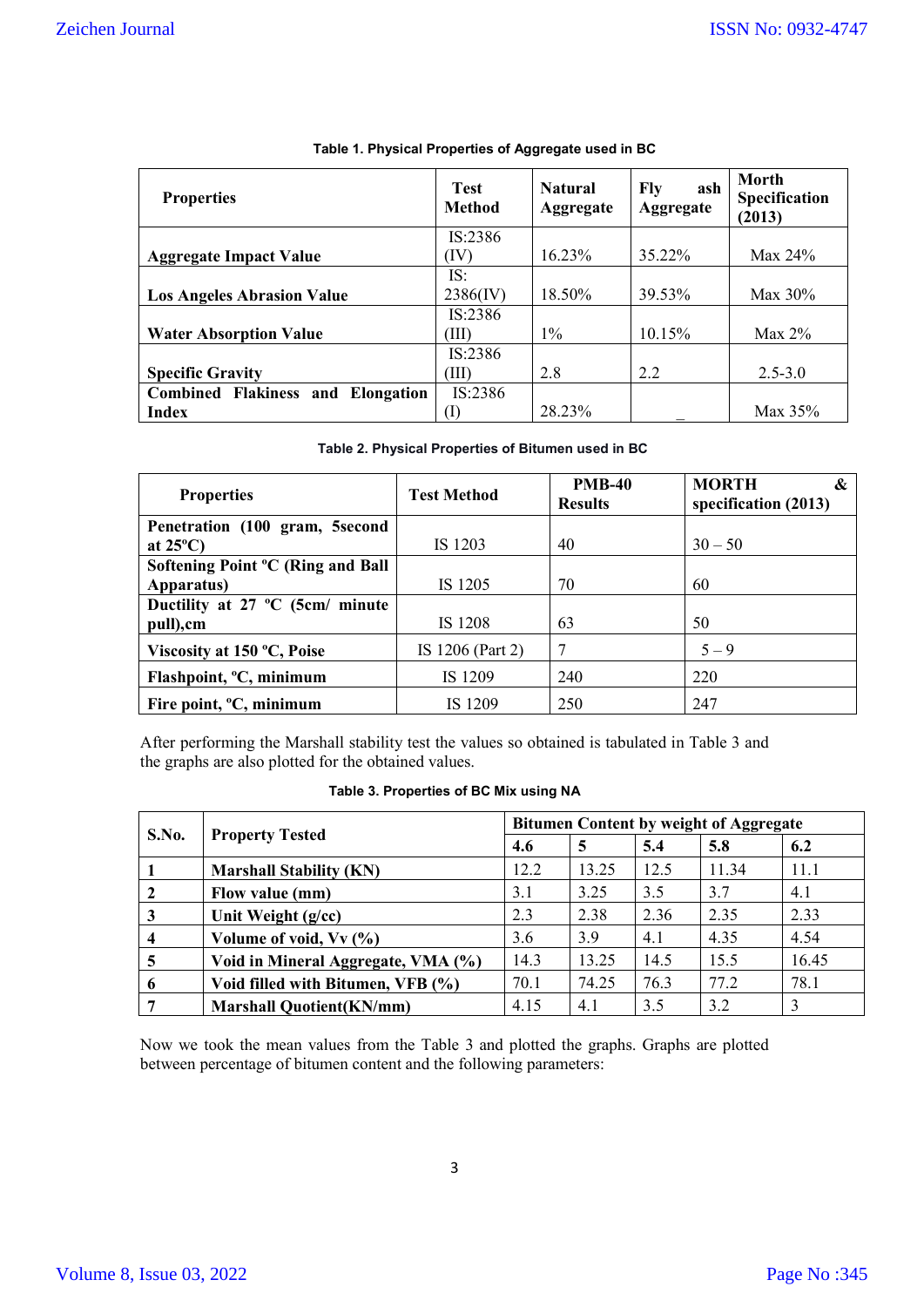**1) Marshall Stability:** 



**Figure 2. Marshall Stability vs Bitumen Content**

Figure 2 shows the graph between marshall stability and bitumin content.We observe in this graph that marshall stability increase with increase with bitumin content at certain extent, after that the bitumin content is continuosly increases but the marshall stability value will decrease.

**2) Marshall Flow Value (mm):**



 **Figure 3. Flow Value vs Bitumen Content**

Figure 3 shows the graph between the Marshall Flow Value and Bitumen Content. we've observe that rise in bitumen content flow value is additionally increasing.

**3) Unit Weight (g/cc3):**



**Figure 4. Unit Weight vs Bitumen Content**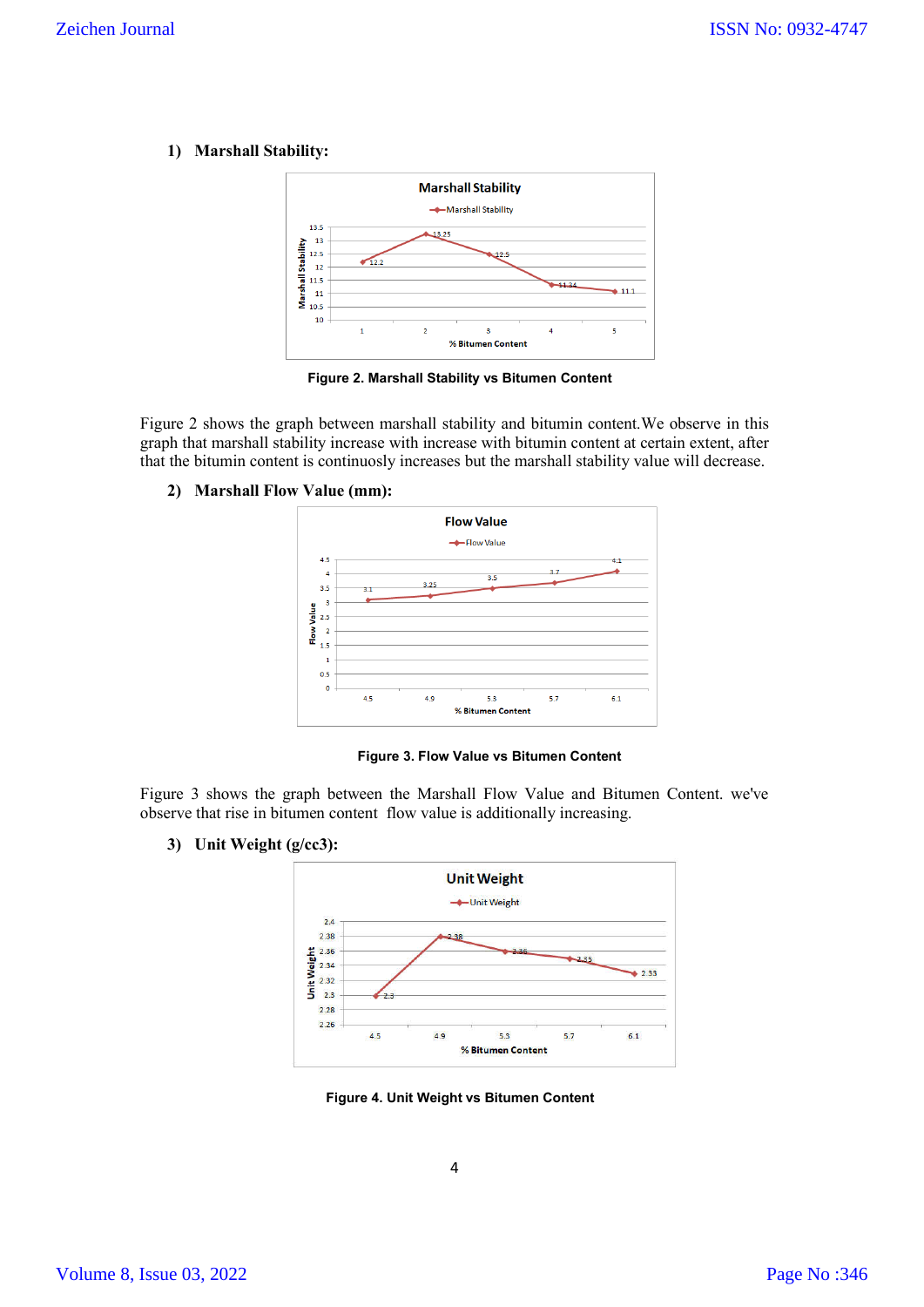Figure 4. shows graph between the bitumen content and unit weight of BC mixes. It observed that, increase in bitumen content the unit weight of combination also increases up to some extent then decreases.

**4) Void in Mineral Aggregate VMA (%):**



**Figure 5.Voids in Mineral vs Bitumen Content**

Figure 5 shows the graph between the percentage of void mineral aggregates and bitumen content. It shows with increase in bitmen content, the decrease in %VMA to certain extent then again the bitumen content increase then %VMA is additionally increase.

#### **5) Void Filled with Bitumen:**



 **Figure 6. Void Filled with Btumen vs Bitmen Content**

Figure 6 shows the graph between the percentage of voids crammed with bitumen content. This shows that the rise in bitumen content the rise in %VFB. This graph shows the parabolic relation between VFB and bitumen content.

## **3. Results**

#### **3.1. Optimum Bitumen Content of Natural BC mix:**

After plotting the graphs between bitumen content and BC mix, we selected the OBC for the natural mix. The OBC is measured by the value of bitumen content at which the utmost values of the Marshall Stability and minimum values of Marshall Flow Value. Figure 2 & Figure 3 show Optimum Bitumen Content is measured and that is 5 % for Natural mix.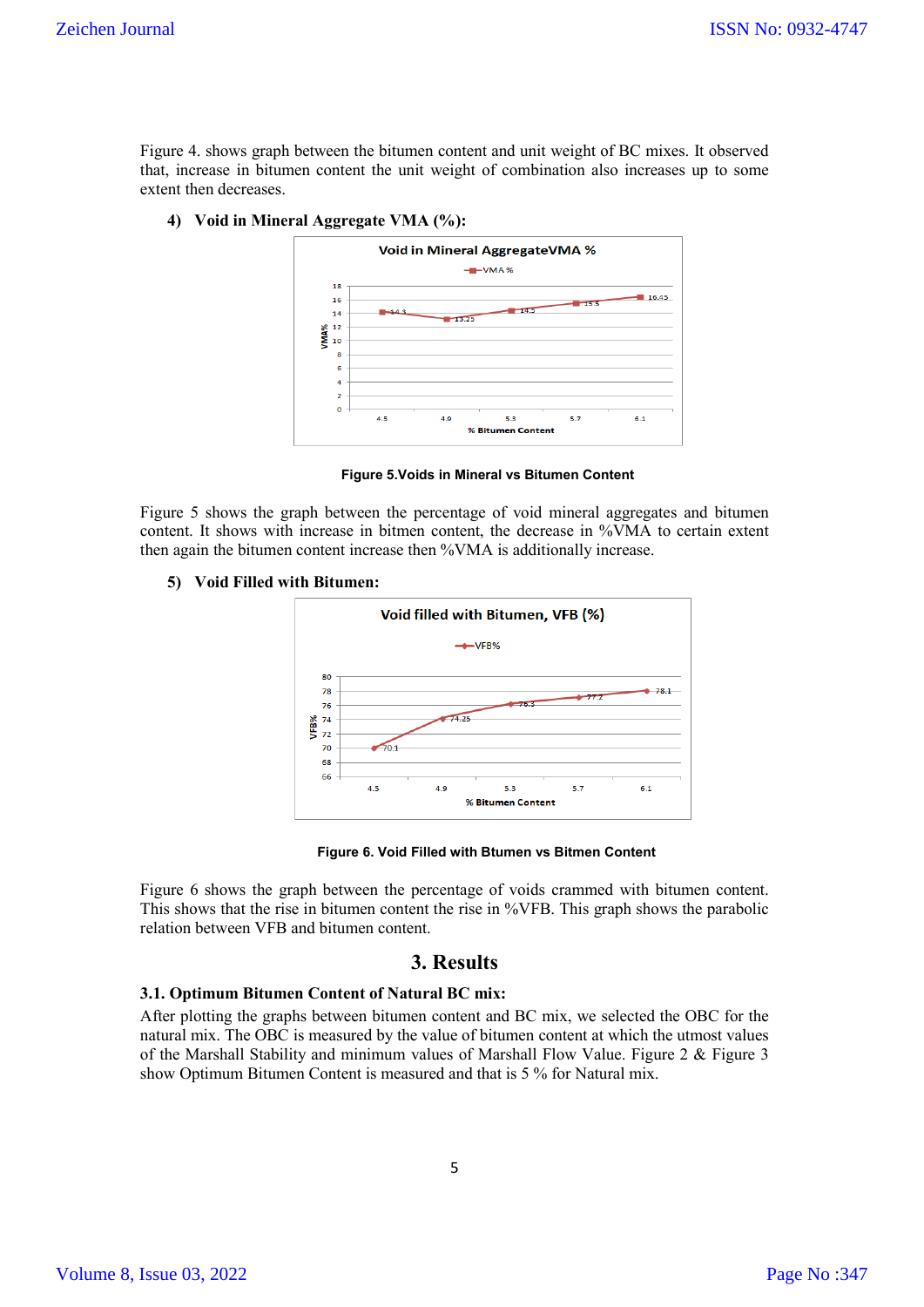## **3.2.Results of Modified BC mix:**

We have selected three different proportions of FA and replaced it with natural aggregate. After mixing these ingredients the specimens of modified BC mixes were prepared and then the Marshall test performed over them. The Marshall property & volumetric property of modified BC mixes tabulated in table 4.

| S.No. |                                     |      | <b>Types Of Mixes</b> |       |  |  |
|-------|-------------------------------------|------|-----------------------|-------|--|--|
|       | <b>Property Tested</b>              | NFA1 | NFA2                  | NFA3  |  |  |
|       | <b>Marshall Stability</b>           | 12.8 | 11.1                  | 10.4  |  |  |
|       | <b>Flow Value (mm)</b>              | 2.9  | 2.75                  | 2.5   |  |  |
| 3     | <b>Bulk Density (g/cc)</b>          | 2.4  | 2.18                  | 2.3   |  |  |
|       | Volume of Voids Vv (%)              | 4.1  | 3.95                  | 3.7   |  |  |
| 5     | Void in Mineral Aggregate VMA (%)   | 14   | 13.4                  | 13.05 |  |  |
| 6     | Void Filled With Bitumen VFB (%)    | 71.8 | 69.6                  | 70.25 |  |  |
|       | <b>Marshall Quotient (KN/mm)</b>    | 4.1  | 3.75                  | 3.6   |  |  |
| 8     | <b>Optimum Bitumen Content OBC%</b> |      | $5\%$                 |       |  |  |

|  | Table 4. Properties of Modified BC Mixes at OBC |  |
|--|-------------------------------------------------|--|
|  |                                                 |  |

## **3.3.Comparison of Properties of BC mixes at OBC between N mix & FA mix:**

The natural aggregate is replaced by Flyash aggregate by 5%, 10%, and 15% respectively. Here N represents the natural aggregate, NFA1 represent the 5% replacement, NFA2 represent 10%, replacement and NFA3 represent 15% replacement with natural aggregate. According to these values so obtained, we prepare a bar graph of those and is compared with the natural aggregate values obtained. The Marshall properties & volumetric properties of modified BC mixes is shown and compare natural aggregate values with FA values, all the values so obtained is consistent with Morth(2013) is shown in table 5.

|  | Table 5. Properties of FA Based BC mixes at OBC |  |  |  |  |  |
|--|-------------------------------------------------|--|--|--|--|--|
|--|-------------------------------------------------|--|--|--|--|--|

| S.No.        | <b>Properties</b>                   | <b>Type of Mixes</b> |      | <b>Requirements</b><br>of<br>BC<br>Mixes(MORTH,<br>2013) |       |            |
|--------------|-------------------------------------|----------------------|------|----------------------------------------------------------|-------|------------|
|              |                                     | $\boldsymbol{N}$     | NFA1 | NFA2                                                     | NFA3  |            |
|              | <b>Marshall</b><br><b>Stability</b> |                      |      |                                                          |       |            |
| 1            | (KN)                                | 13.25                | 12.8 | 11.1                                                     | 10.4  | 9          |
| $\mathbf{2}$ | Flow value (mm)                     | 3.25                 | 2.9  | 2.75                                                     | 2.5   | $2 - 4$    |
| 3            | Bulk density $(g/cc)$               | 2.38                 | 2.4  | 2.18                                                     | 2.3   |            |
|              | Volume of void, Vv                  |                      |      |                                                          |       |            |
| 4            | (%)                                 | 3.9                  | 4.1  | 3.95                                                     | 3.7   | $3 - 6$    |
|              | in<br><b>Mineral</b><br><b>Void</b> |                      |      |                                                          |       |            |
| 5            | Aggregate, VMA (%)                  | 13.25                | 14   | 13.4                                                     | 13.05 | Minimum 14 |
|              | <b>Void</b><br>filled<br>with       |                      |      |                                                          |       |            |
| 6            | Bitumen, VFB (%)                    | 74.25                | 71.8 | 69.6                                                     | 70.25 | $65 - 75$  |
|              | <b>Marshall</b>                     |                      |      |                                                          |       |            |
| 7            | Quotient(KN/mm)                     | 4.1                  | 4.1  | 3.75                                                     | 3.6   | $2 - 5$    |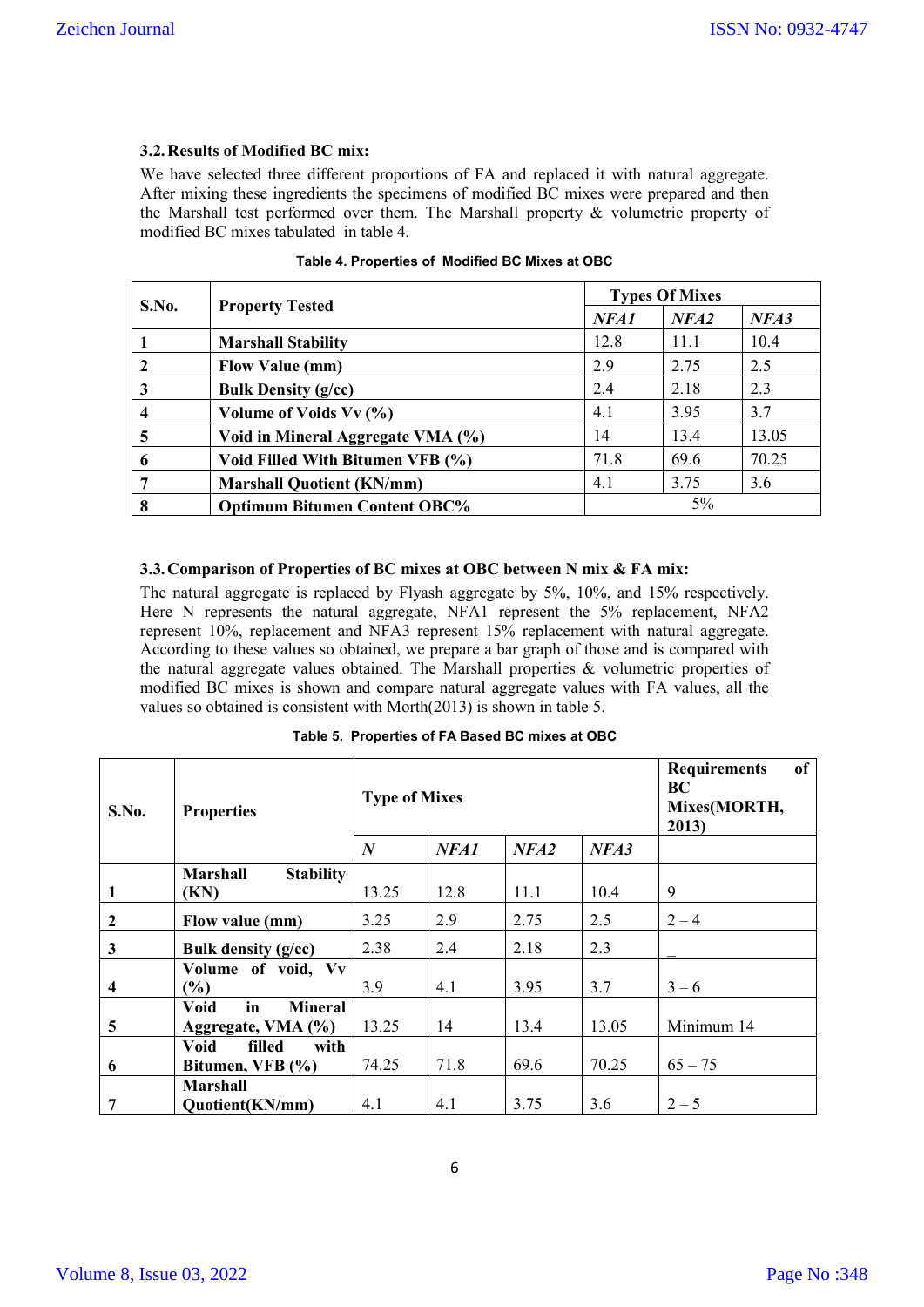

 **Figure 7. Marshall Stability Value of BC mixes at OBC**

From figure 7 we observed that the Marshall Stability Value of N and NFA1 mixes is approximately an equivalent and also satisfies the need of BC mixes as per MoRTH, 2013. So we will replace the NA with FA in BC mixes.



 **Figure 8. Flow Value of BC mixes at OBC**

From figure 8 We observed that the flow values of N mixes are approximately same with the flow values of NFA1 mix. We also see that the NFA mixes is less because of the presence of lightweight Fly ash aggregate.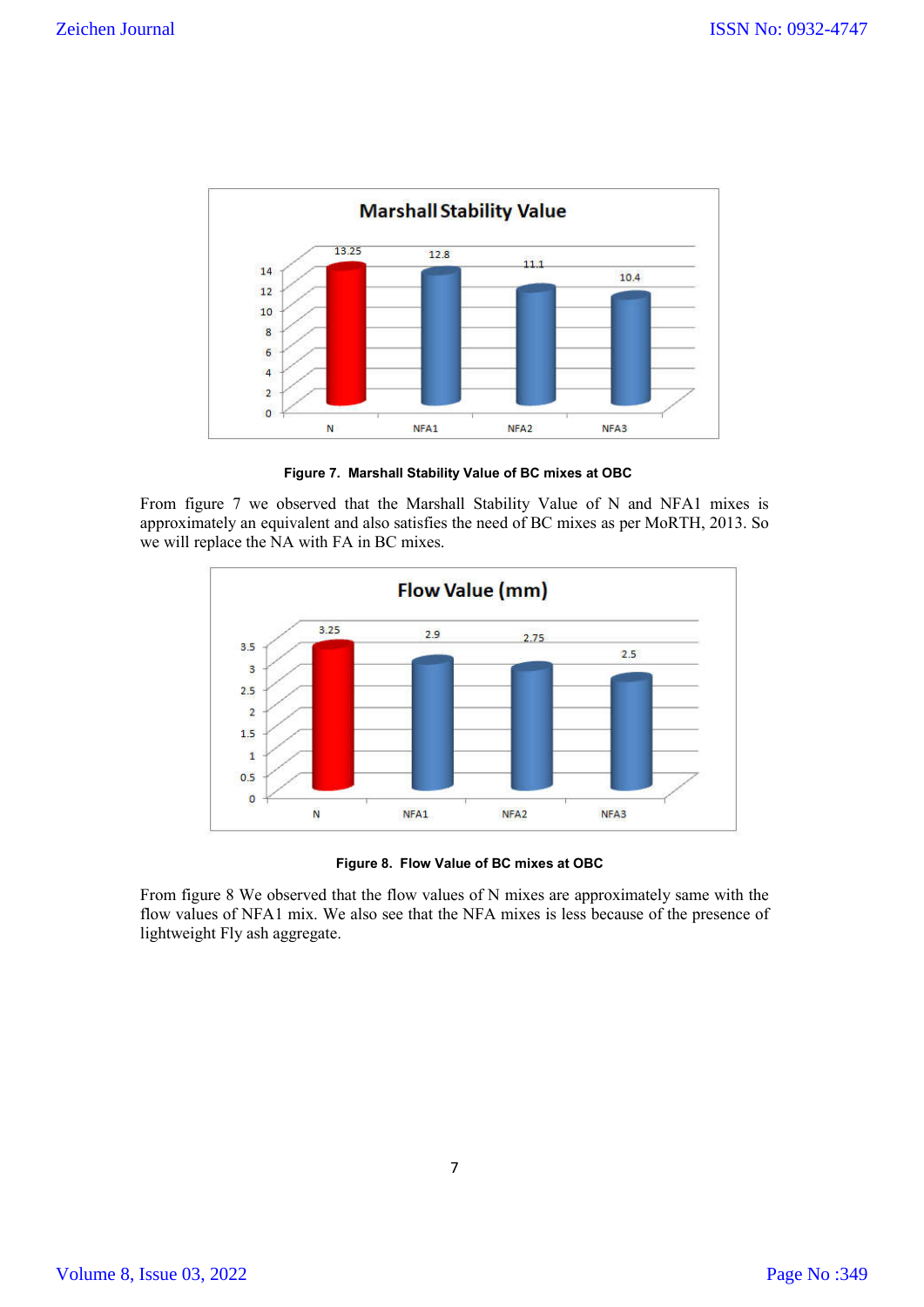

**Figure 9. Bulk Density of BC mixes at OBC**

From figure 9 it is observed that the Bulk Density of NFA1 mix are approximately to Bulk Density of N mix at OBC. This shows that we can replace FA with NA in BC mixes. As the Marshall Stability Value of NFA1 mix is approximately to N mixes are satisfied with the minimum requirement of the BC mix.



 **Figure 10. Volume of Voids of BC mixes at OBC**

From figure 10 it is clear that at OBC the NFA mixes show higher values as compared to N mix because of the presence of more air voids present in FA.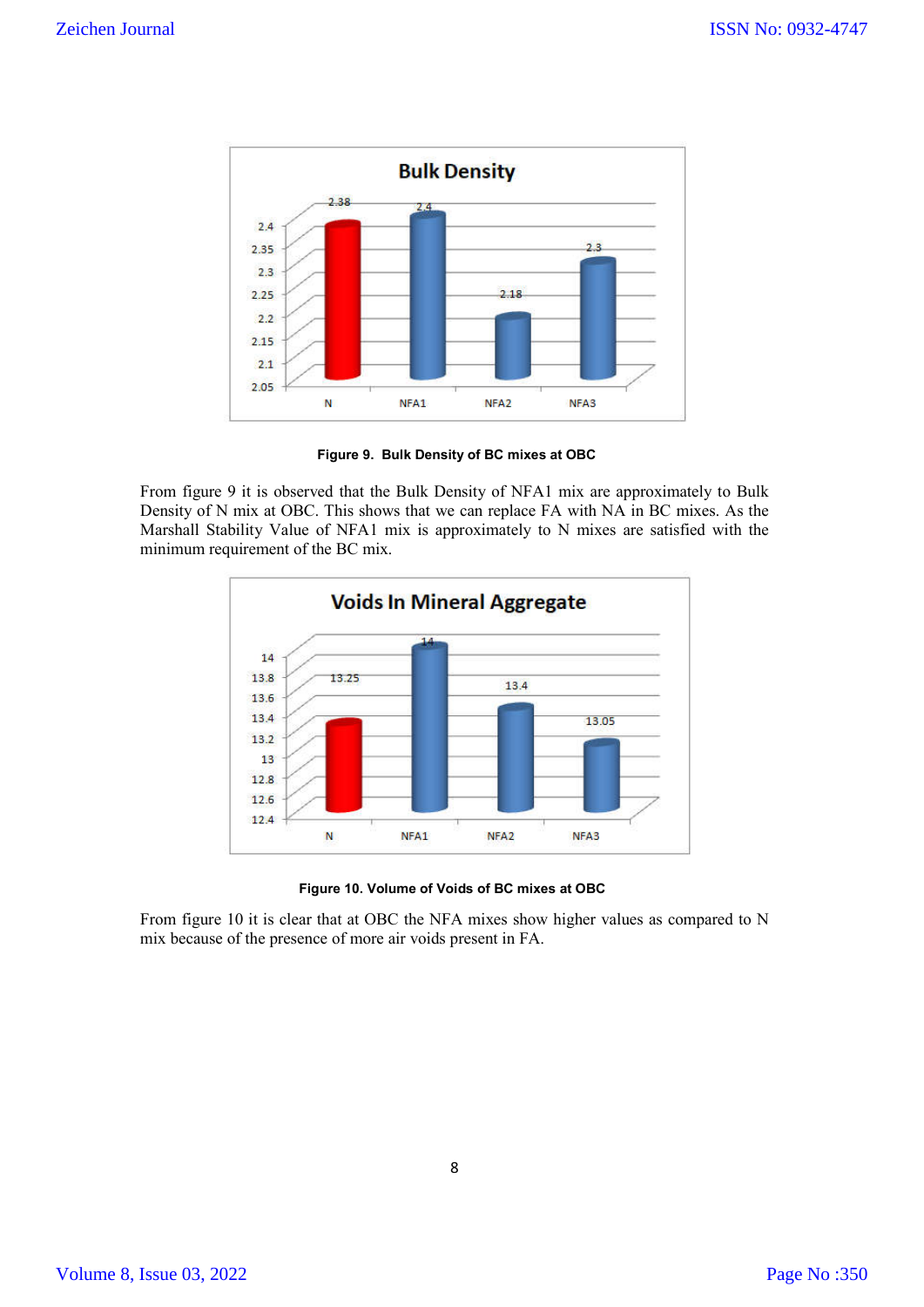

 **Figure 11. Voids filled with Bitumen of BC mixes at OBC**

From figure 11 the graph shows that as we increase the percentage of plastic-coated marginal aggregates in mixes the void filled with bitumen in the mixes decreases.

## **4. Conclusions and Recommendations**

### **4.1 Conclusions:**

- In this study we replace natural aggregate with the fly ash aggregate and used binder PMB40.
- All the necessery laboratery tests were performed on aggregate, fly ash aggregate and bitumen.
- We replace natural aggregate with the ash aggregate by 5%, 10%, and 15% respectively and therefore the binder used is PMB40. The binder PMB40 also shows improved properties for pavement constructions than other conventional bitumen. The values so obtained are under specifications.
- During this study it had been found that the BC mix is repaired and should possess improved Marshall Characteristics. It's also observed that the Marshall Stability value increases with a rise in bitumen content up to 5 % then decreases
- This system proposed the utilization of waste in construction so this will reduce the waste from the environment. The waste materials like ash aggregate, stone dust were utilized in this research work.
- By using the waste in construction reduces the value of construction of road and procure an improved pavement with good strength and long life period and at an equivalent time reduce the additional consumption of naturally available aggregates.

### **4.2.Recommendations for Future Study:**

- Study on use of fly ash aggregate in mix, the flyash aggregate is well coated with waste plastic material.
- Experimental study on Artificial Ash Aggregate Concrete.
- Study of Super Pave Technology can be done to design bituminous mixes.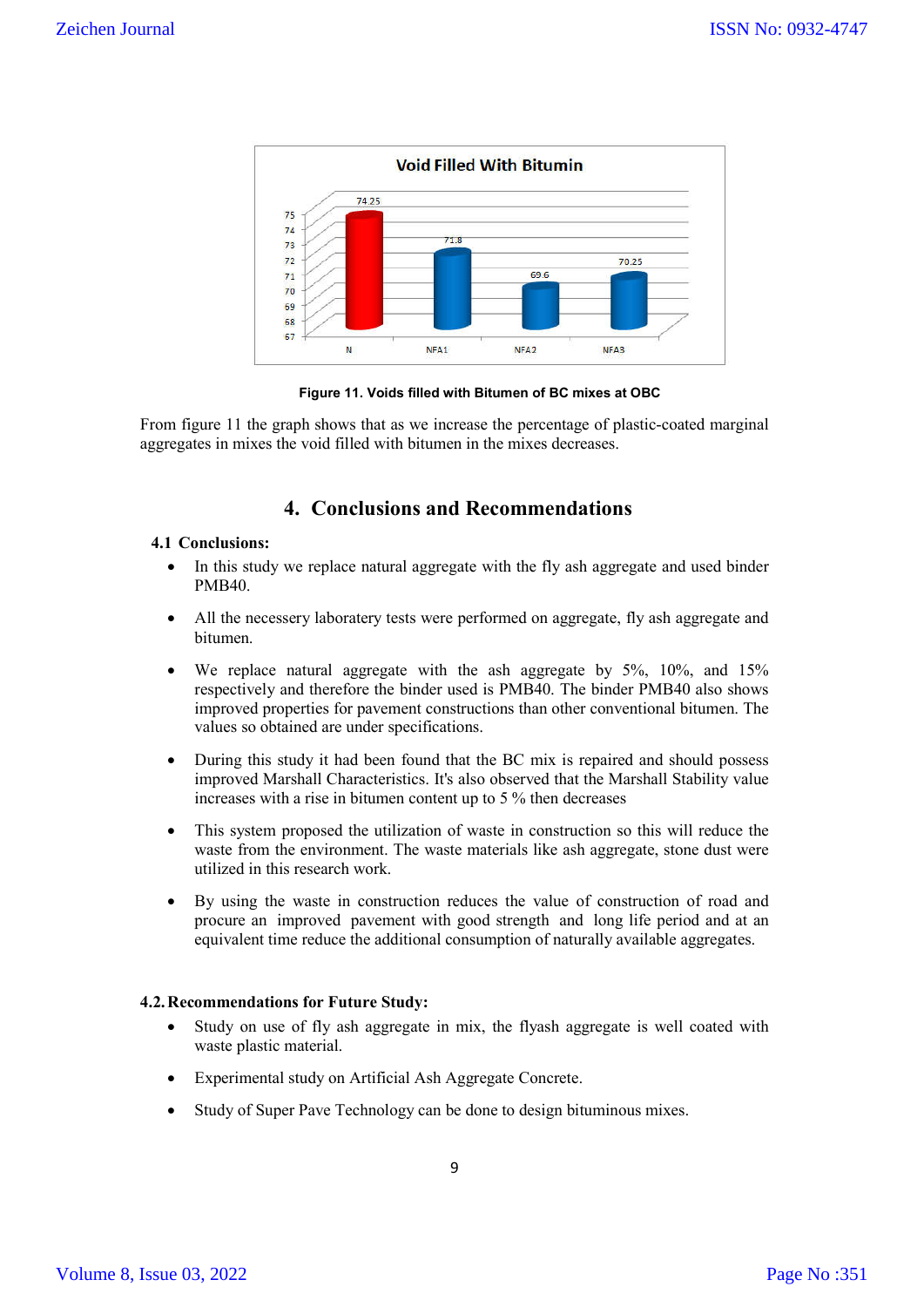- The laboratory test are often done over the BC mixes and therefore the Indirect lastingness Test are often conducted to work out the tensile properties of Asphalt mixtures which are further want to analyze the cracking properties of the .pavement.
- The labortory test can be done over the BC mixes and Flexure Fatigue Test can be conducted to determine the life of bituminous mixes prepared.
- The Rut Resistance Test can be done over the BC mixes to determine the ability of pavement to resist against permanent deformation under repeated loading. This test can be conducted by Wheel Rut tester machine.
- The Skid Resistance Test can be done over the BC mixes to analyze the resistance offered by pavement against skid and slip on wet and dry surfaces. It can be conducted by instrument called as British pendulum skid resistance test in lab as well as on site.
- In this study we use binder as PMB 40 but further studies can be done using different binders such as VG 10, VG 30, VG 40 etc**.**

## **5. References**

- [1] *ASTM D6926-10. Standard Practice for Preparation of Bituminous Specimens Using Marshall Apparatus. Annual book of ASTM standards, West Conshohocken, Pa; 2010.*
- [2] *Freddy L. Roberts, Prithivi S. Khandal et.al Hot Mix Asphalt Materials, Mixtures, Design and construction NAPA Foundation Maryland 1991.*
- [3] *ASTM. 1976a. Standard Test Method for Softening Point of Bitumen (Ring and Ball Apparatus). Standard ASTM D36-76. American Society for Testing and Materials, West Conshohocken,Pa.*
- [4] *ASTM. 1976b. Standard Test Method for Specific Gravity and Density of Semi-Solid Bitumenous Materials (Pycnometer Method). Standard ASTM D70-76. American Society for Testing and Materials, West Conshohocken,Pa.*
- [5] *ASTM. 1978. Standard Test Method for Flash and Fire Points by Cleveland Open Cup Tester. Standard ASTM D92-78. American Society for Testing and Materials, West Conshohocken,Pa.*
- [6] *ASTM. 1979b. Standard Test Method for Density, Relative Density, Absorption of Fine Aggregate. Standard ASTM C128-79. American Society for Testing and Materials, West Conshohocken,Pa.*
- [7] *IRC: 37, 2018. Guidelines for the design of flexible pavements. Indian Road Congress: New Delhi.*
- [8] *Carpenter ,C.A. 1952. A comparative study of fillers in asphaltic concrete,Public Roads, 27; 101-110.*
- [9] *Churchill, E.V., and Amirkhanian, S.N. 1999. Coal ash utilization in asphalt concrete mixtures . Journal of Materials in Civil Engineering.*